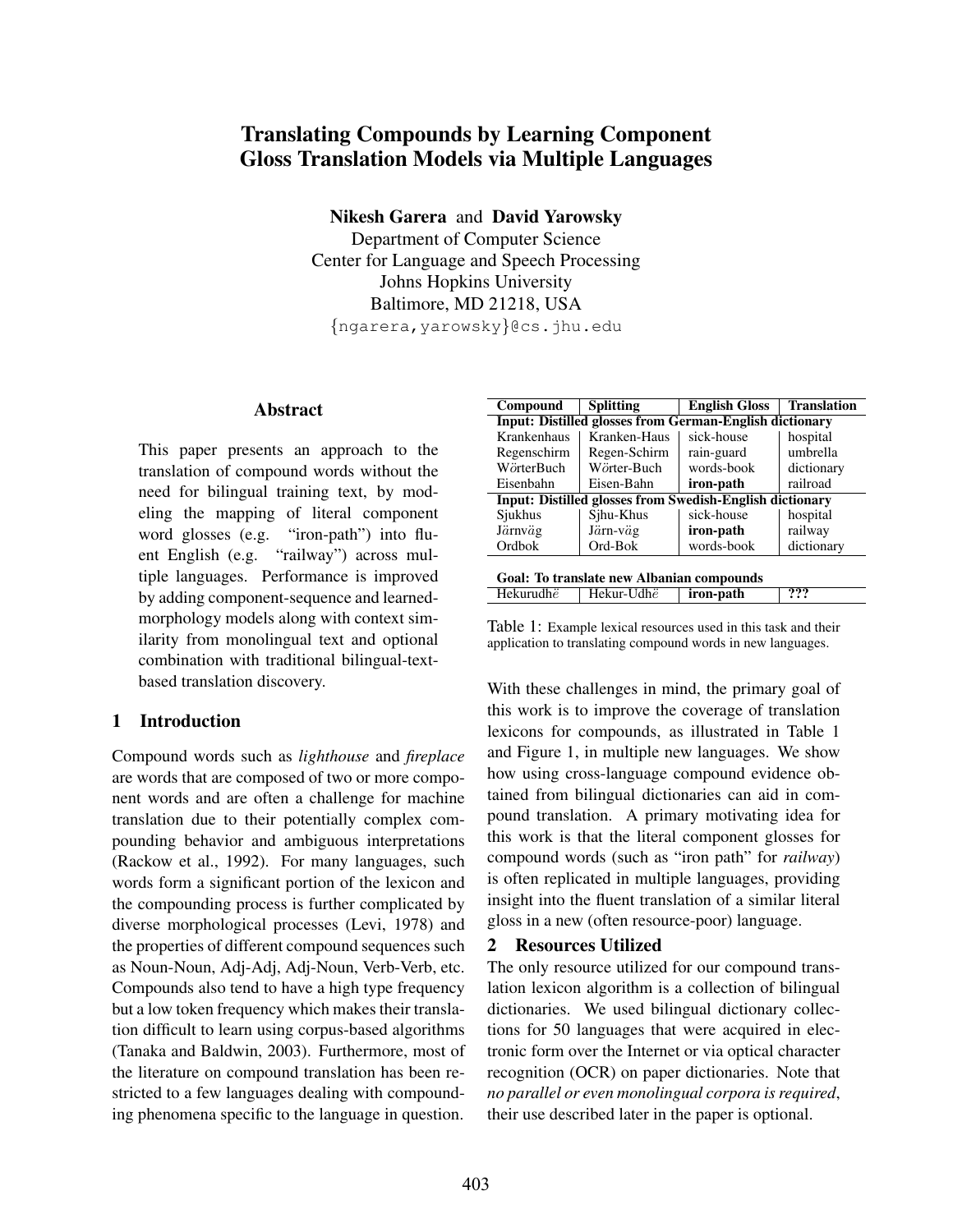#### 3 Related Work

The compound-translation literature typically deals with these steps: 1) Compound splitting, 2) translation candidate generation and 3) translation candidate scoring. Compound splitting is generally done using translation lexicon lookup and allowing for different splitting options based on corpus frequency (Zhang et al., 2000; Koehn and Knight, 2003).

Translation candidate generation is an important phase and this is where our work differs significantly from the previous literature. Most of the previous work has been focused on generating *compositional* translation candidates, that is, the translation candidates of the compound words are lexically composed of the component word translations. This has been done by either just concatenating the translations of component words to form a candidate (Grefenstette, 1999; Cao and Li, 2002), or using syntactic templates such as " $E_2$  in  $E_1$ ", " $E_1$  of E2" to form translation candidates from the translation of the component words  $E_2$  and  $E_1$  (Baldwin and Tanaka, 2004), or using synsets of the component word translations to include synonyms in the compositional candidates (Navigli et al., 2003).

The above class of work in compositional-candidate generation fails to translate compounds such as *Krankenhaus (hospital)* whose component word translations are *Kranken (sick) and Haus (hospital)*, and composing *sick* and *house* in any order will not result in the correct translation (*hospital*). Another problem with using fixed syntactic templates is that they are restricted to the specific patterns occurring in the target language. We show how one can use the gloss patterns of compounds in multiple other languages to hypothesize translation candidates that are not lexically compositional.

#### 4 Approach

Our approach to compound word translation is illustrated in Figure 1.

### 4.1 Splitting compound words and gloss generation with translation lexicon lookup

We first split a given source word, such as the Albanian compound *hekurudhe*, into a set of component word partitions, such as *hekur (iron)* and *udhë (path)*. Our initial approach is to consider all possible partitions based on contiguous component words found in a small dictionary for the language, as in



Figure 1: Illustration of using cross-language evidence using bilingual dictionaries of different languages for compound translation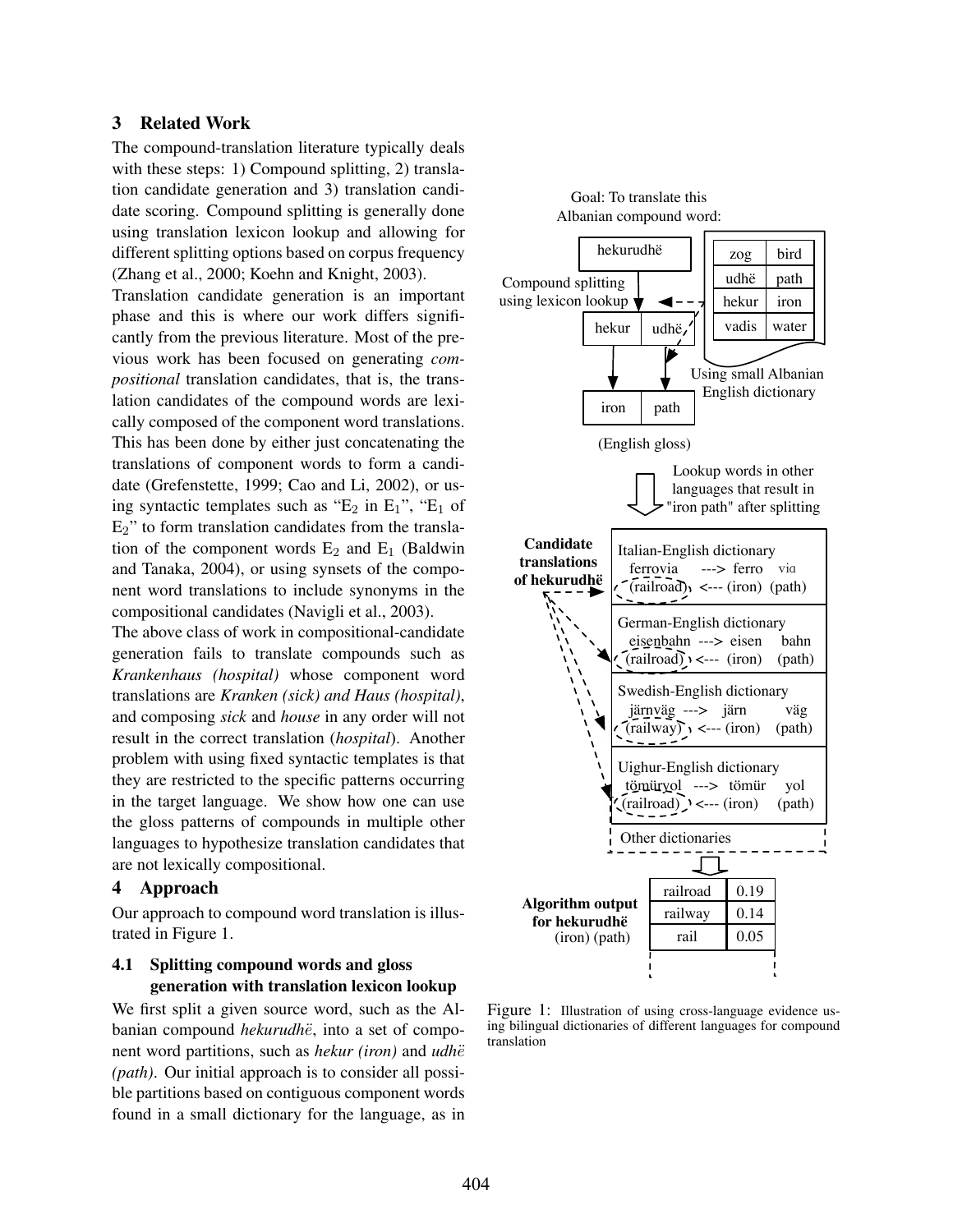Brown (2002) and Koehn and Knight  $(2003)^1$ . For a given split, we generate its English glosses by using all possible English translations of the component words given in the dictionary of that language<sup>2</sup>.

### 4.2 Using cross-language evidence from different bilingual dictionaries

For many compound words (especially for borrowings), the compounding process is identical across several languages and the literal English gloss remains the same across these languages. For example, the English word *railway* is translated as a compound word in many languages, and the English gloss of those compounds is often *"iron path"* or a similar literal meaning<sup>3</sup>. Thus knowing the fluent English translation of the literal gloss *"iron path"* in some relatively resource-rich language provides a vehicle for the translation from all other languages sharing that literal gloss<sup>4</sup>

#### 4.3 Ranking translation candidates

The confidence in the correctness of a mapping between a literal gloss (e.g. "iron path") and fluent translation (e.g. "railroad") can be based on the number of distinct languages exhibiting this association. Thus we rank the candidate translations generated via different languages as in Figure 1 as follows: For a given target compound word, say  $f_c$ with a set of English glosses G obtained via multiple splitting options or multiple component word translations, the translation probability for a candidate translation can be computed as:

$$
p(e_c|f_c) = \sum_{g \in G} p(e_c, g|f_c)
$$
  
= 
$$
\sum_{g \in G} p(g|f_c) \cdot p(e_c|g, f_c)
$$
  
= 
$$
\sum_{g \in G} p(g|f_c) \cdot p(e_c|g)
$$

<sup>4</sup>We do assume an existing small translation lexicon in the target language for the individual component-words, but these are often higher frequency words and present either in a basic dictionary or discoverable through corpus-based techniques.

where,  $p(g|f_c) = p(g_1|f_1) \cdot p(g_2|f_2)$ .  $f_1, f_2$  are the individual component-words of compound and  $g_1, g_2$  are their translations from the existing dictionary. For human dictionaries,  $p(g|f_c)$  is uniform for all  $q \in G$ , while variable probabilities can also be acquired from bitext or other translation discovery approaches. Also,  $p(e_c|g) = \frac{freq(g,e_c)}{freq(g)}$ , where  $freq(g, e_c)$  is the number of times the compound word with English gloss  $g$  is translated as  $e_c$  in the bilingual dictionaries of *other* languages and  $freq(g)$  is the total number of times the English gloss appears in these dictionaries.

# 5 Evaluation using Exact-match Translation Accuracy

For evaluation, we assess the performance of the algorithm on the following 10 languages: Albanian, Arabic, Bulgarian, Czech, Farsi, German, Hungarian, Russian, Slovak and Swedish. We detail both the average performance for these 10 languages ( $Avg_{10}$ ), as well as provide individual performance details on Albanian, Bulgarian, German and Swedish. For each of the compound translation models, we report coverage (the # of compound words for which a hypothesis was generated by the algorithm) and Top1/Top10 accuracy. Top1 and Top 10 accuracy are the fraction of words for which a correct translation (listed in the evaluation dictionary) appears in the Top 1 and Top 10 translation candidates respectively, as ranked by the algorithm. Because evaluation dictionaries are often missing acceptable translations (e.g. *railroad* rather than *railway*), and any deviation from exact-match is scored as incorrect, these measures will be a lower bound on acceptable translation accuracy. Also, target language models can often select effectively among such hypothesis lists in context.

### 6 Comparison of different compound translation models

### 6.1 A simple model using literal English gloss concatenation as the translation

Our baseline model is a simple gloss concatenation model for generating compositional translation candidates on the lines of Grefenstette (1999) and Cao and Li (2002). We take the translations of the individual component-words (e.g. for the compound word *hekurudhë*, they would be *hekur (iron)* and

<sup>&</sup>lt;sup>1</sup>In order to avoid inflections as component-words we limit the component-word length to at least three characters.

<sup>&</sup>lt;sup>2</sup>The algorithm is allowed to generate multiple glosses "iron" way," "iron road," etc. based on multiple translations of the component words. Multiple glosses only add to the number of translation candidates generated.

<sup>&</sup>lt;sup>3</sup>For the gloss, "iron path", we found 10 other languages in which some compound word has the English gloss after splitting and component-word translation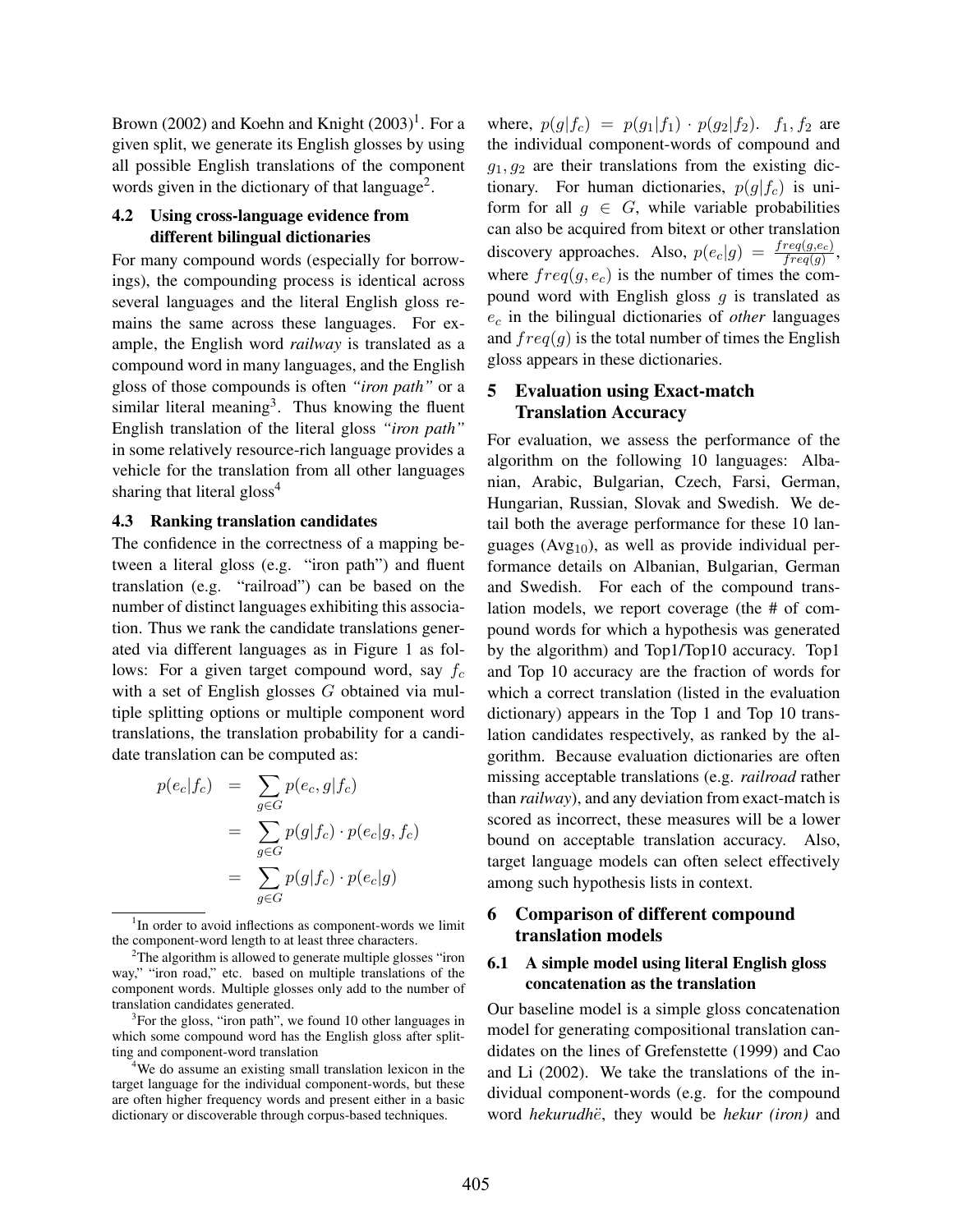*udhë* (*path*)) and hypothesizes three translation candidate variants: "iron path", "iron-path" and "ironpath". A test instance is scored as correct if any of these translation candidates occur in the translations of *hekurudh*e in the bilingual dictionary. This baseline performance measures how well simple literal glosses serve as translation candidates. In cases such as the German compound *Nußschale* (*nutshell*), which is a simple concatenation of the individual components *Nuß(nut)* and *Schale (shell)*, the literal gloss is correct. For this baseline, if the componentwords have multiple translations, then each of the possible English gloss is ranked randomly. While Grefenstette (1999) and Cao and Li (2002) proposed re-ranking these candidates using web-data, the potential gains of this ranking are limited, as we see in Table 2 that even the *Found Acc*. is very  $low^5$ , that is for most of the cases the correct translation does not appear anywhere in the set of English glosses $<sup>6</sup>$ </sup>

| Language   | Cmpnd wrds     | Top1  | Top10 | Found |
|------------|----------------|-------|-------|-------|
|            | translated     | Acc.  | Acc.  | Acc.  |
| Albanian   | 4472 (10.11%)  | 0.001 | 0.010 | 0.020 |
| Bulgarian  | 9093 (12.50%)  | 0.001 | 0.015 | 0.031 |
| German     | 15731 (29.11%) | 0.004 | 0.079 | 0.134 |
| Swedish    | 18316 (31.57%) | 0.005 | 0.068 | 0.111 |
| $Avg_{10}$ | 14228 (17.84%) | 0.002 | 0.030 | 0.055 |

Table 2: Baseline performance using unreordered literal English glosses as translations. The percentages in parentheses indicate what fraction of all the words in the test (entire) vocabulary were detected and translated as compounds.

#### 6.2 Using bilingual dictionaries

This section describes the results from the model explained in Section 4. To recap, this model attempts to translate every test word such that there is at least one additional language whose bilingual dictionary supports an equivalent split and literal English gloss, and bases its translation hypotheses on the consensus fluent translation(s) corresponding to the literal glosses in these other languages. The performance is shown in Table 3. The substantial increase in accuracy over the baseline indicates the usefulness of such gloss-to-translation guidance from other languages. The rest of the sections detail our investigation of improvements to this model.

| Language   | <b>Compound words</b> | Top1  | Top10          |
|------------|-----------------------|-------|----------------|
|            | translated            | Acc.  | Acc.           |
| Albanian   | 3085 (6.97%)          | 0.185 | 0.332          |
| Bulgarian  | 6719 (9.24%)          | 0.247 | 0.416          |
| German     | 11103 (20.55%)        | 0.195 | 0.362          |
| Swedish    | 12681 (21.86%)        | 0.188 | 0.346          |
| $Avg_{10}$ | 9320.9 (11.98%)       | 0.184 | $\sqrt{0.326}$ |

Table 3: Coverage and accuracy for the standard model using gloss-to-fluent translation mappings learned from bilingual dictionaries in other languages (in forward order only).

### 6.3 Using forward and backward ordering for English gloss search

In our standard model, the literal English gloss for a source compound word (for example, *iron path*) matches glosses in other language dictionaries only in the identical order. But given that modifier/head word order often differs between languages, we test how searching for both orderings (e.g. *"iron path" and "path iron"*) can improve performance, as shown in Table 4. The percentages in parentheses show relative increase from the performance of the standard model in Section 6.2. We see a substantial improvement in both coverage and accuracy.

| Language         | Cmpnd wrds       | Top1             | Top10            |  |
|------------------|------------------|------------------|------------------|--|
|                  | translated       | Acc.             | Acc.             |  |
| Albanian         | $3229(+4.67%)$   | $.217(+17.30\%)$ | $.409(+23.19%)$  |  |
| <b>Bulgarian</b> | $6806(+1.29\%)$  | $.255(+3.24\%)$  | $.442(+6.25\%)$  |  |
| German           | $11346(+2.19%)$  | $.199(+2.05\%)$  | $.388(+7.18%)$   |  |
| Swedish          | $12970(+2.28\%)$ | $.189(+0.53%)$   | $.361(+4.34\%)$  |  |
| $Avg_{10}$       | $9603(+3.03\%)$  | $.193(+4.89\%)$  | $.362(+11.04\%)$ |  |

Table 4: Performance for looking up English gloss via both orderings. The percentages in parentheses are relative improvements from the performance in Table 3

#### . 6.4 Increasing coverage by automatically discovering compound morphology

For many languages, the compounding process introduces its own morphology (Figure 2). For example, in German, the word *Geschäftsführer (manager*) consists of the lexemes *Geschäft (business)* and *Führer (guide)* joined by the lexeme *-s*. For the purposes of these experiments, we will call such lexemes *fillers or middle glue characters*. Koehn and Knight (2003) used a fixed set of two known fillers *s and es* for handling German compounds. To broaden the applicability of this work to new languages without linguistic guidance, we show how such fillers

<sup>&</sup>lt;sup>5</sup> Found Acc. is the fraction of examples for which the correct translation appears *anywhere* in the n-best list

 $6^{\circ}$ One explanation for this could be that for only a small percentage of compound words, their dictionary translations are formed by concatenating their English glosses. Also, Grefenstette (1999) reports much higher accuracies for German on this model because the 724 German test compounds were chosen in such a way that their correct translation is a concatenation of the possible component word translations.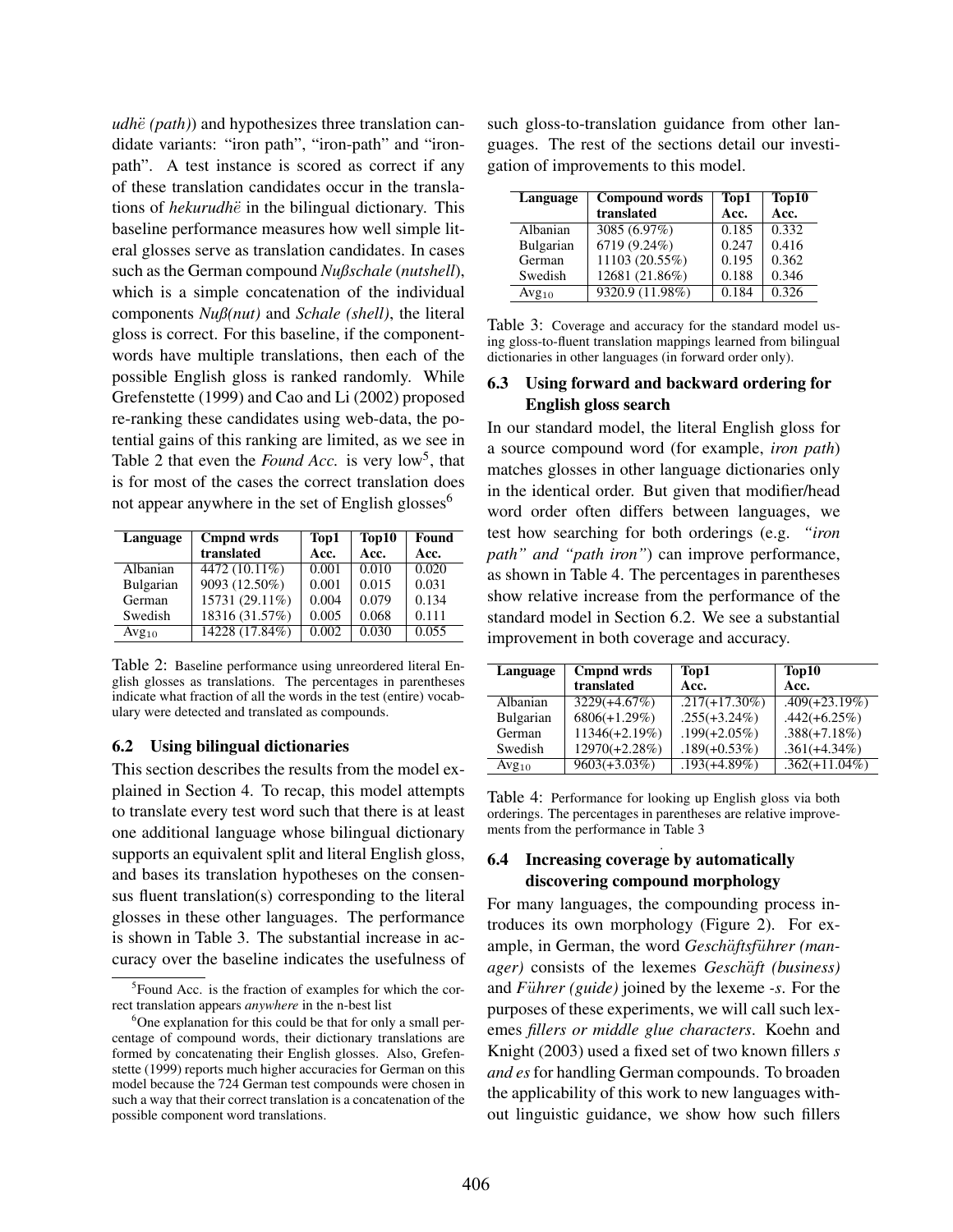

Figure 2: Illustration of compounding morphology using middle and end glue characters.

can be estimated directly from corpora in different languages. In additional to fillers, compound can also introduce morphology at the suffix or prefix of compounds, for example, in the Latin language, the lexeme *paterfamilias* contains the genitive form *familias* of the lexeme *familia (family)*, thus *s* in this case is referred to as the *"end glue"* character. To

| <b>Albanian</b><br><b>Bulgarian</b> |                                       |    |                             | German |       | <b>Swedish</b> |       |
|-------------------------------------|---------------------------------------|----|-----------------------------|--------|-------|----------------|-------|
|                                     | <b>Top 5 Middle Glue Character(s)</b> |    |                             |        |       |                |       |
|                                     | 0.059                                 | O  | 0.129                       | S      | 0.133 | S              | 0.132 |
| S                                   | 0.048                                 | И  | 0.046                       | n      | 0.090 |                | 0.051 |
| t                                   | 0.042                                 | н  | 0.036                       | k      | 0.066 | n              | 0.049 |
| r                                   | 0.042                                 | Я  | 0.025                       | h      | 0.042 |                | 0.045 |
|                                     | 0.038                                 | A  | 0.025                       |        | 0.037 | r              | 0.035 |
|                                     |                                       |    | Top 5 End Glue Character(s) |        |       |                |       |
| m                                   | 0.146                                 |    | 0.124                       | n      | 0.188 | a              | 0.074 |
| t                                   | 0.079                                 | EH | 0.092                       |        | 0.167 | g              | 0.073 |
| s                                   | 0.059                                 | H  | 0.063                       | en     | 0.130 | t              | 0.059 |
| k                                   | 0.048                                 | М  | 0.049                       | e      | 0.069 | e              | 0.057 |
| r                                   | 0.037                                 | AM | 0.047                       | d      | 0.043 | d              | 0.057 |

Table 5: Top 5 middle glues (fillers) and end glues discovered for each language along with their probability scores.

augment the splitting step outlined in Section 4.1, we allow deletion of up to two middle characters and two end characters. Then, for each glue candidate (for example *es*), we estimate its probability as the relative frequency of unique hypothesized compound words successfully using that particular glue. We rank the set of glues by their probability and take the top 10 middle and end glues for each language. A sample of glues discovered for some of the languages are shown in Table 5. The performance for the morphology step is shown in Table 6. The relative percentage improvements are with respect to the previous Section 6.3. We observe significant gain in coverage as the flexibility of glue process allows discovery of more compounds.

6.5 Re-ranking using context vector projection We may further improve performance by re-ranking candidate translations based on the goodness of semantic "fit" between two words, as measured by

| Language   | Cmpnd wrds        | Top1            | Top10           |  |
|------------|-------------------|-----------------|-----------------|--|
|            | translated        | Acc.            | Acc.            |  |
| Albanian   | $3272(+1.33\%)$   | $.214(-1.38\%)$ | $.407(-0.49\%)$ |  |
| Bulgarian  | $7211(+5.95\%)$   | $.258(+1.18%)$  | $.443(+0.23\%)$ |  |
| German     | $13372(+17.86\%)$ | $.200(+0.50\%)$ | $.391(+0.77\%)$ |  |
| Swedish    | 15094(+16.38%)    | $.190(+0.53%)$  | $.363(+0.55\%)$ |  |
| $Avg_{10}$ | $10273(+6.98\%)$  | $.194(+0.52\%)$ | $.363(+0.28\%)$ |  |

Table 6: Performance for increasing coverage by including compounding morphology. The percentages in parentheses are relative improvements from the performance in Table 4

. their context similarity. This can be accomplished as in Rapp (1999) and Schafer and Yarowsky (2002) by creating bag-of-words context vectors around both the source and target language words and then projecting the source vectors into the (English) target space via the current small translation dictionary. Once in the same language space, source words and their translation hypotheses are compared via cosine similarity using their surrounding context vectors. We performed this experiment for German and Swedish and report average accuracies with and without this addition in Table 7. For monolingual corpora, we used the German and Swedish side of the Europarl corpus (Koehn, 2005) consisting of approximately 15 million and 21 million words respectively. We were able to project context vectors for an average of 4224.5 words in the two languages among all the possible compound words detected in Section 6.4. The poor Eurpoarl coverage could be due to the fact that compound words are generally technical words with low Europarl corpus frequency, especially in parliamentary proceedings. We believe that the small performance gains here are due to these limitations of the monolingual corpora.

| Method                 | $\text{Top1}_{\text{avg}}$ | $\text{Top10}_{ava}$ |
|------------------------|----------------------------|----------------------|
| Original ranking       | 0.196                      | 0.388                |
| Comb. with Context Sim | 0.201                      | 0.391                |

Table 7: Average performance on German and Swedish with and without using context vector similarity from monolingual corpora.

### 6.6 Using phrase-tables if a parallel corpus is available

All previous results in this paper have been for translation lexicon discovery *without* the need for parallel bilingual text (bitext), which is often in limited supply for lower-resource languages. However, it is useful to assess how this translation lexicon dis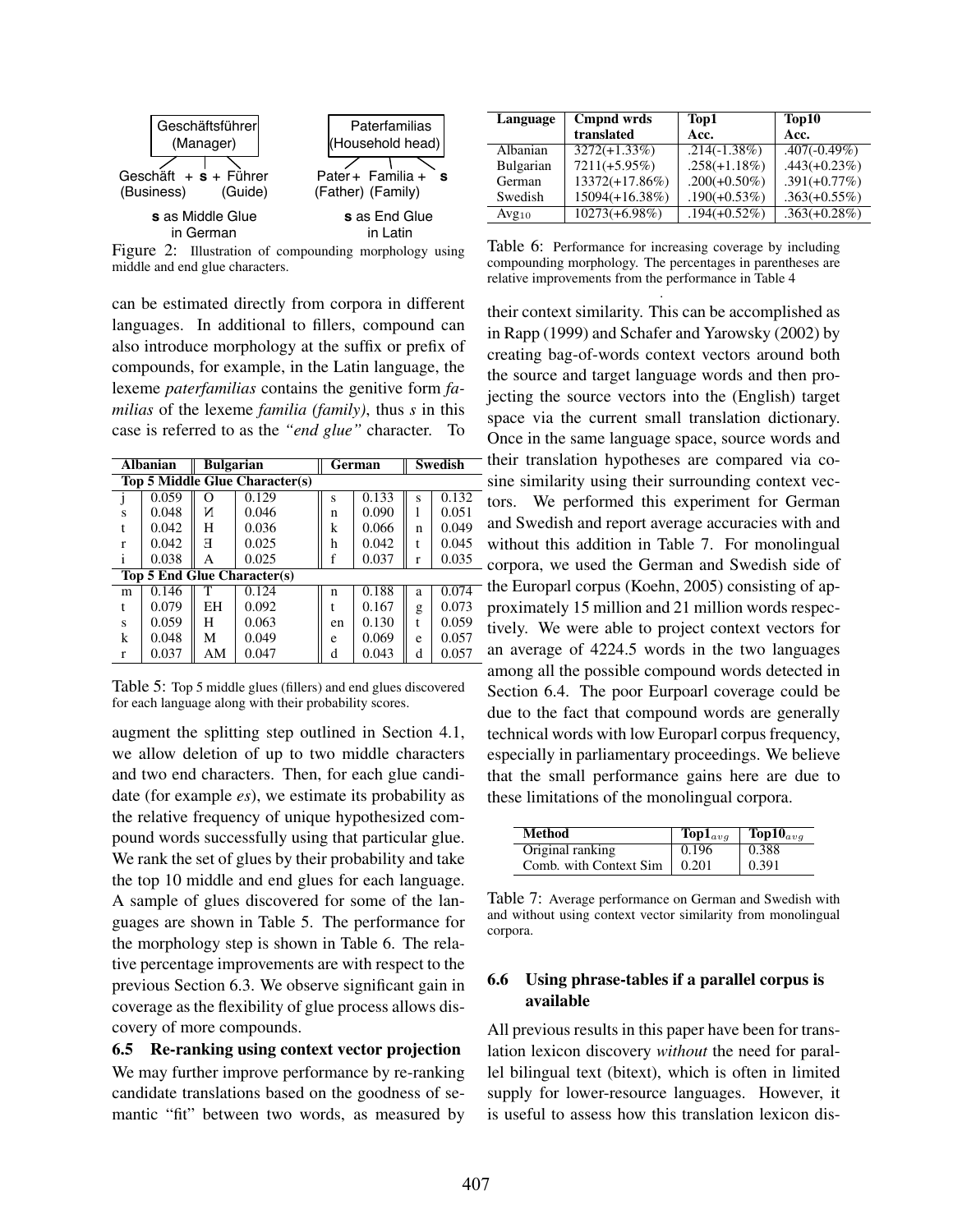covery work compares with traditional bitext-based lexicon induction (and how well the approaches can be combined). For this purpose, we used phrase tables learned by the standard statistical MT Toolkit Moses (Koehn et al., 2007). We tested the phrasetable accuracy on two languages, one for which we had a lot of parallel data available (German-English Europarl corpus with approx. 15 million words) and one for which we had relatively little parallel data (Czech-English news-commentary corpus with approx. 1 million words). This was done to see how the amount of parallel data available affects the accuracy and coverage of compound translation. Table 8 shows the performance for this experiment. For German, we see a significant improvement in accuracy and for Czech a small improvement in Top1 but a decline in Top10 accuracy. Note that these accuracies are still quite low as compared to general performance of phrase tables in an end-to-end MT system because we are measuring exact-match accuracy on a generally more challenging and oftenlower-frequency lexicon subset. The third row in Table 8 for each of the languages shows that if one had a parallel corpus available, its n-best list can be combined with the n-best list of Bilingual Dictionaries algorithm to provide much higher consensus accuracy gains using weighted voting.

| <b>Method</b>       | # of words<br>translated | Top1<br>Acc. | Top10<br>Acc. |
|---------------------|--------------------------|--------------|---------------|
| German              |                          |              |               |
| <b>BiDict</b>       | 13372                    | 0.200        | 0.391         |
| Parallel Corpus SMT | 3281                     | 0.423        | 0.576         |
| Parallel + BiDict   | 3281                     | 0.452        | 0.579         |
| Czech               |                          |              |               |
| $BiDict_{thresh=1}$ | 3455                     | 0.276        | 0.514         |
| Parallel Corpus SMT | 309                      | 0.285        | 0.404         |
| Parallel + BiDict   | 309                      | 0.359        | 0.599         |

Table 8: Performance of this paper's BiDict approach compared with and augmented with traditional statistical MT learning from bitext.

#### 7 Quantifying the Role of Cross-languages

#### 7.1 Coverage/Accuracy Trade off

The number of languages offering a translation hypothesis for a given literal English gloss is a useful parameter for measuring confidence in the algorithm's selection. The more distinct languages exhibiting a translation for the gloss, the higher likelihood that the majority translation will be correct



Figure 3: Coverage/Accuracy trade off curve by incrementing the minimum number of languages exhibiting a candidate translation for the source-word's literal English gloss. Accuracy here is the Top1 accuracy averaged over all 10 test languages.

rather than noise. Varying this parameter yields the coverage/accuracy trade off as shown in Figure 3.

#### 7.2 Varying size of bilingual dictionaries

Figure 4 illustrates how the size of the bilingual dictionaries used for providing cross-language evidence affects translation performance. In order to take both coverage and accuracy into account, performance measure used was the F-score which is a harmonic average of Precision (the accuracy on the subset of words that could be translated) and Psuedo-recall (which is the correctly translated fraction out of total words that could be translated using 100% of the dictionary size). We can see in Figure 4 that increasing the percentage of dictionary size<sup>7</sup> always helps without plateauing, suggesting substantial extrapolation potential from large dictionaries.

### 7.3 Greedy vs Random Selection of Utilized Languages

A natural question for our compound translation algorithm is how does the choice of additional languages affect performance. We report two experiments on this question. A simple experiment is to use bilingual dictionaries of randomly selected languages and test the performance of K-randomly selected languages $8$ , incrementing K until it is the full set of 50 languages. The dashed lines in Figures 5

 $7$ Each run of choosing a percentage of dictionary size was averaged over 10 runs

<sup>&</sup>lt;sup>8</sup>Each run of randomly selecting K languages was averaged over 10 runs.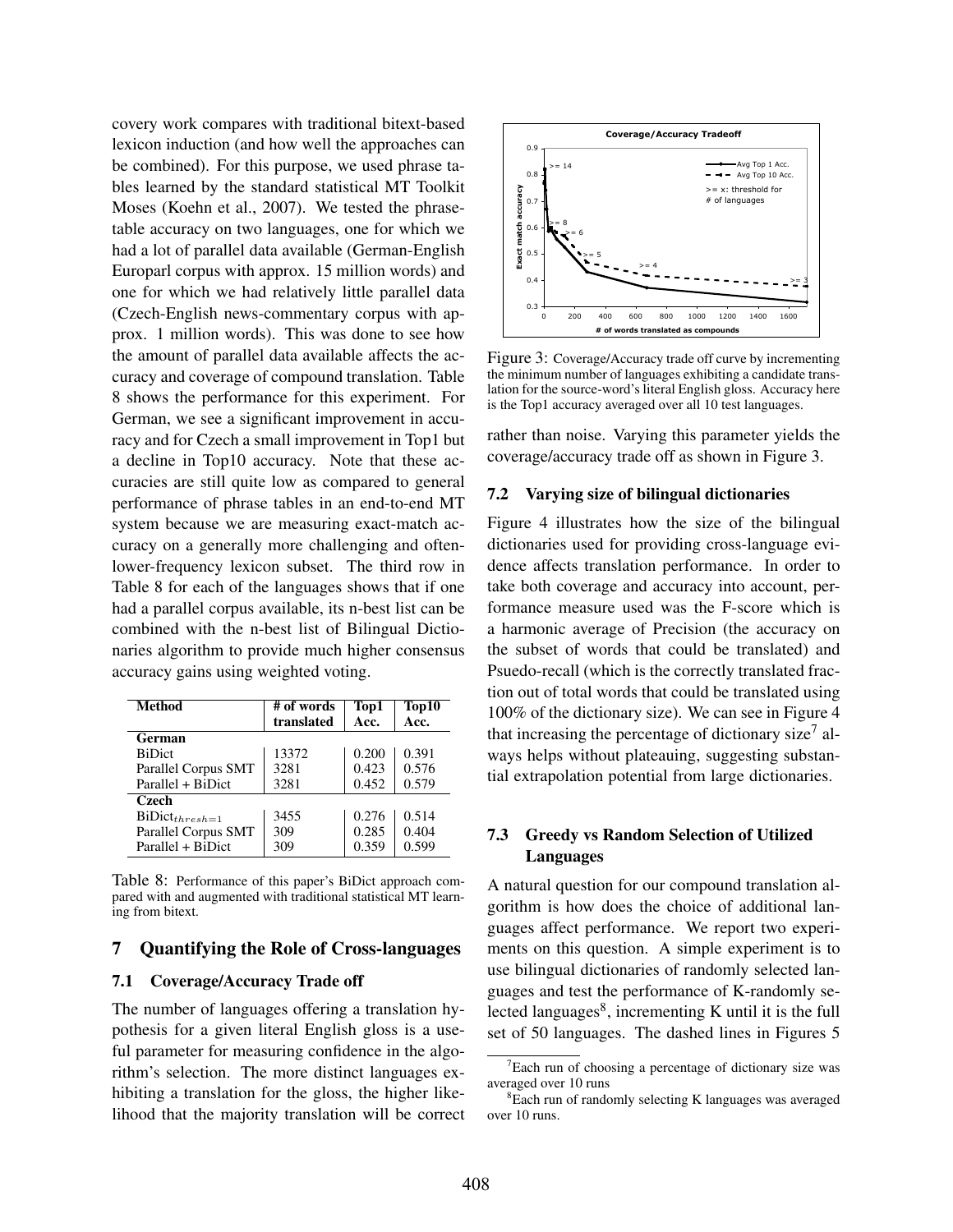

Figure 4: F-measure performance given varying sizes of the bilingual dictionaries used for cross-language evidence (as a percentage of words randomly utilized from each dictionary).



Figure 5: Top-1 match F-score performance utilizing K languages for cross-language evidence, for both a random K languages and greedy selection of the most effective K languages (typically the closest or largest dictionaries)



Figure 6: The performance relationship detailed in Figure 5 caption for Top-10 match F-score.

and 6 show this trend. The performance is measured by F-score as in section 7.1, where Pseudo-Recall here is the fraction of correct candidates out of the total candidates that could be translated had we used bilingual dictionaries of all the languages. We can see that adding random bilingual dictionaries helps improve the performance in a close to linear fashion. Furthermore, we observe that certain contributing languages are much more effective than others (e.g. Arabic/Farsi vs. Arabic/Czech). We use a greedy heuristic for ranking an additional cross-language, that is the number of test words for which the correct English translation can be provided by the bilingual dictionary of the respective cross-language. Figures 5 and 6 show that greedy selection of the most effective K utilized languages using this heuristic substantially accelerates performance. In fact, beyond the best 10 languages, performance plateaus and actually decreases slightly, indicating that increased noise is outweighing increased coverage.

| <b>Albanian</b> |                  |       | Arabic         |                |       |
|-----------------|------------------|-------|----------------|----------------|-------|
| Russian         | 0.067            | 0.116 | Farsi          | 0.051          | 0.090 |
| $+$ Spanish     | 0.100            | 0.169 | $+$ Spanish    | 0.059          | 0.111 |
| +Bulgarian      | 0.119            | 0.201 | $+$ French     | 0.077          | 0.138 |
|                 | <b>Bulgarian</b> |       |                | Czech          |       |
| Russian         | 0.186            | 0.294 | Slovak         | 0.177          | 0.289 |
| +Hungarian      | 0.190            | 0.319 | $+$ Russian    | 0.222          | 0.368 |
| +Swedish        | 0.203            | 0.339 | +Hungarian     | 0.235          | 0.407 |
|                 | Farsi            |       | German         |                |       |
| Arabic          | 0.031            | 0.047 | Dutch          | 0.130          | 0.228 |
| $+$ Dutch       | 0.038            | 0.070 | $+$ Swedish    | 0.191          | 0.316 |
| $+$ Spanish     | 0.044            | 0.079 | +Hungarian     | 0.355          |       |
|                 | Hungarian        |       |                | <b>Russian</b> |       |
| Swedish         | 0.073            | 0.108 | Bulgarian      | 0.185          | 0.250 |
| $+$ Dutch       | 0.103            | 0.158 | +Hungarian     | 0.199          | 0.292 |
| $+German$       | 0.117            | 0.182 | $+$ Swedish    | 0.216          | 0.319 |
|                 | Slovak           |       | <b>Swedish</b> |                |       |
| Czech           | 0.145            | 0.218 | German         | 0.120          | 0.188 |
| $+$ Russian     | 0.168            | 0.280 | +Hungarian     | 0.152          | 0.264 |
| +Hungarian      | 0.176            | 0.300 | $+$ Dutch      | 0.182          | 0.309 |

Table 9: Illustrating 3-best cross-languages obtained for each test language (shown in bold). Each row shows the effect of adding the respective cross-language to the set of languages in the rows above it and the corresponding F-scores (Top 1 and Top 10) achieved.

#### 7.4 Languages found using Greedy selection

Table 9 shows the sets of the most effective three cross-languages per test language selected using the greedy heuristic explained in previous section. Unsurprisingly, related languages tend to help more than distant languages. For example, Dutch is most